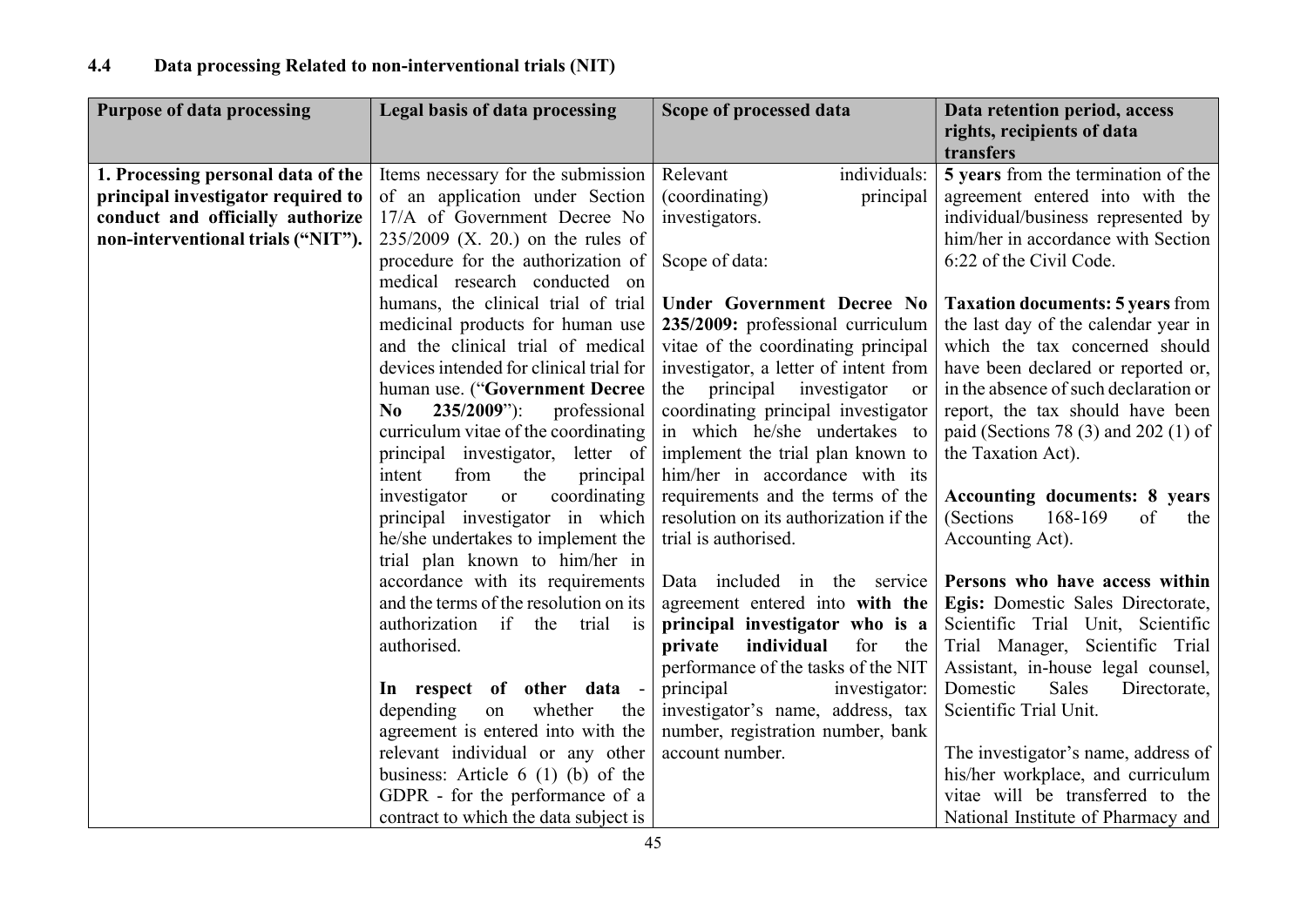| directly party / Article 6 (1) (f) of<br>the GDPR – legitimate interest of                                                                                                                                                                                                                                                                                                                                                                                                                                                                                                                                                                                                                                                                                                                                                                                                                                         | Nutrition (OGYÉI) during the NIT<br>authorization process.                                                                                                                                                                                                                                                                                                                                                                                                                                                                                                                                                                                                                                                                              |
|--------------------------------------------------------------------------------------------------------------------------------------------------------------------------------------------------------------------------------------------------------------------------------------------------------------------------------------------------------------------------------------------------------------------------------------------------------------------------------------------------------------------------------------------------------------------------------------------------------------------------------------------------------------------------------------------------------------------------------------------------------------------------------------------------------------------------------------------------------------------------------------------------------------------|-----------------------------------------------------------------------------------------------------------------------------------------------------------------------------------------------------------------------------------------------------------------------------------------------------------------------------------------------------------------------------------------------------------------------------------------------------------------------------------------------------------------------------------------------------------------------------------------------------------------------------------------------------------------------------------------------------------------------------------------|
| Egis and the business entering into<br>with<br>agreement<br>Egis:<br>an<br>successfully conducting the official<br>inspection and completion of the<br>trial.                                                                                                                                                                                                                                                                                                                                                                                                                                                                                                                                                                                                                                                                                                                                                      |                                                                                                                                                                                                                                                                                                                                                                                                                                                                                                                                                                                                                                                                                                                                         |
|                                                                                                                                                                                                                                                                                                                                                                                                                                                                                                                                                                                                                                                                                                                                                                                                                                                                                                                    |                                                                                                                                                                                                                                                                                                                                                                                                                                                                                                                                                                                                                                                                                                                                         |
| 2. Processing personal data of the<br>Depending<br>whether<br>Data included in the investigator's<br>the<br>on<br>agreement is entered into with the<br>service agreement entered into with<br>investigator required to conduct<br>and officially authorize non-<br>relevant individual or any other<br>the investigator who is a private<br>interventional trials (NIT).<br>individual for the performance of<br>business: Article $6(1)(b)$ of the<br>GDPR - for the performance of a<br>the tasks of the NIT investigator:<br>contract to which the data subject is<br>investigator's name, address, tax<br>directly party / Article 6 (1) (f) of<br>number, registration number, bank<br>account number.<br>the GDPR – legitimate interest of<br>Egis and the business entering into<br>with<br>agreement<br>Egis:<br>an<br>successfully conducting the official<br>inspection and completion of the<br>trial. | 5 years from the termination of the<br>agreement entered into with the<br>individual/business represented by<br>him/her in accordance with Section<br>6:22 of the Civil Code.<br><b>Taxation documents: 5 years from</b><br>the last day of the calendar year in<br>which the tax concerned should<br>have been declared or reported or,<br>in the absence of such declaration or<br>report, the tax should have been<br>paid (Sections 78 $(3)$ and 202 $(1)$ of<br>the Taxation Act).<br><b>Accounting documents: 8 years</b><br>168-169<br>(Sections<br>of<br>the<br>Accounting Act).<br>Persons who have access within<br>Egis: Domestic Sales Directorate,<br>Scientific Trial Unit, Scientific<br>Trial Manager, Scientific Trial |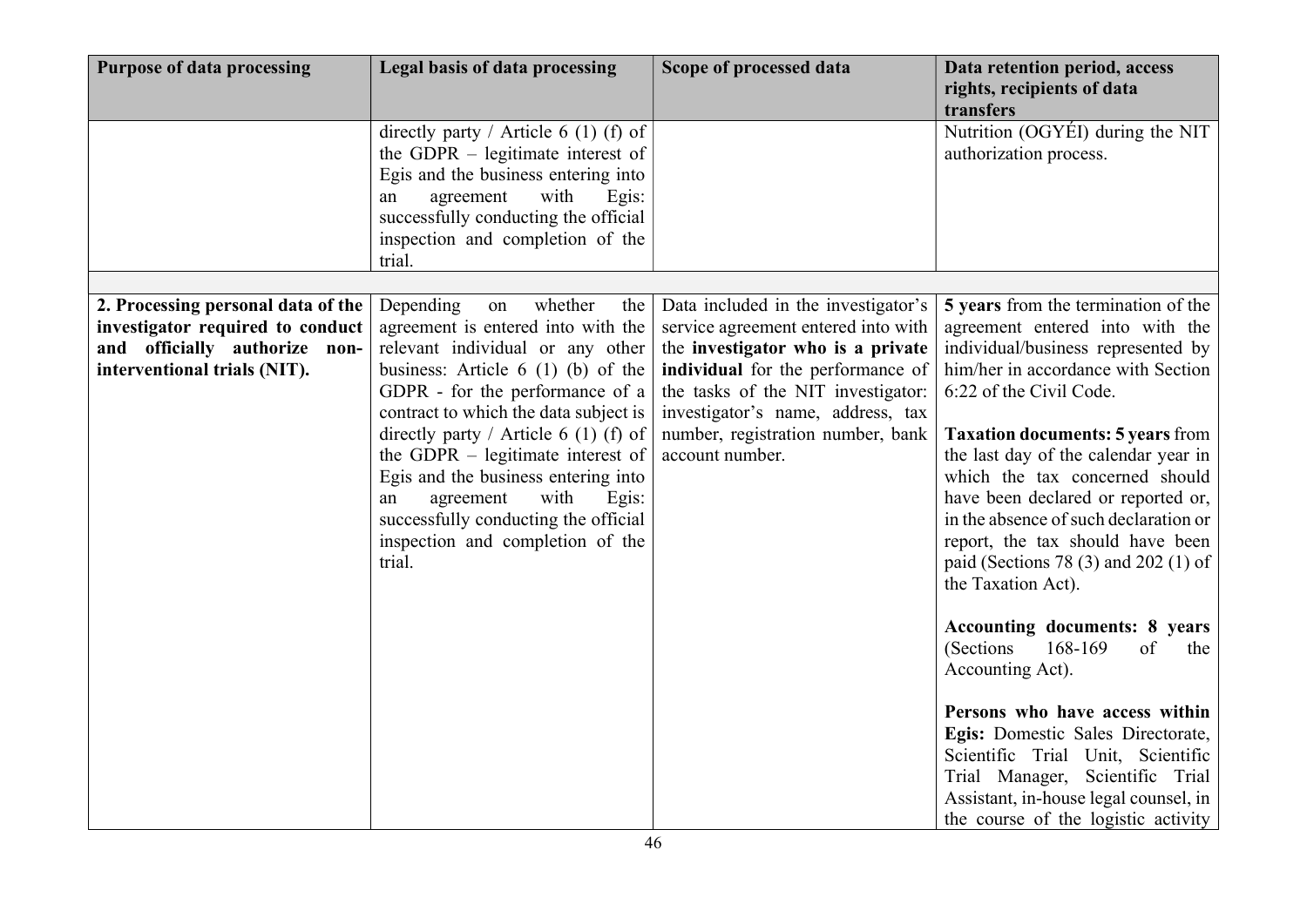| <b>Purpose of data processing</b>                 | Legal basis of data processing                                                                       | Scope of processed data                                                                                                 | Data retention period, access<br>rights, recipients of data<br>transfers                                                                                                                                                                                                                                           |
|---------------------------------------------------|------------------------------------------------------------------------------------------------------|-------------------------------------------------------------------------------------------------------------------------|--------------------------------------------------------------------------------------------------------------------------------------------------------------------------------------------------------------------------------------------------------------------------------------------------------------------|
|                                                   |                                                                                                      |                                                                                                                         | medical<br>sales<br>competent<br>representatives, regional managers,<br><b>CNS</b><br><b>NOKO</b><br><b>BU</b><br>regional<br>representatives, regional managers,<br>Domestic<br><b>Sales</b><br>Directorate,<br>Scientific Trial Unit.                                                                            |
|                                                   |                                                                                                      |                                                                                                                         | The<br>of<br>physicians<br>names<br>participating in the trial and the<br>addresses<br>$\sigma$ f<br>their<br>workplaces/businesses/places<br>of<br>private practice will be transferred<br>the National<br>Institute<br>of<br>to<br>Pharmacy and Nutrition (OGYÉI)<br>during the NIT<br>authorization<br>process. |
|                                                   |                                                                                                      |                                                                                                                         |                                                                                                                                                                                                                                                                                                                    |
| 3. Obtaining a ruling from the<br>OGYÉI-ETT-TUKEB | Section<br>Section<br>3.<br>$7\phantom{.0}$<br>of<br><b>Government Decree No 235/2009</b>            | Relevant individuals: investigators                                                                                     | For the time necessary to conduct<br>the trial.                                                                                                                                                                                                                                                                    |
| (Healthcare Scientific Council-                   | - obtaining a ruling from the                                                                        | Scope of data:                                                                                                          |                                                                                                                                                                                                                                                                                                                    |
| <b>Scientific</b><br>Research<br><b>Ethics</b>    | OGYÉI-ETT-TUKEB (Healthcare                                                                          |                                                                                                                         | Persons who have access within                                                                                                                                                                                                                                                                                     |
| for<br><b>NIT</b><br>Committee)<br>authorization. | Scientific<br>Council-Scientific<br>Research Ethics Committee) for the<br>authorisation of research. | Name and<br>address<br><b>of</b><br>the<br>investigators<br>(address)<br>of<br>workplace/private<br>practice/business). | Egis: Domestic Sales Directorate,<br>Scientific Trial Unit, Scientific<br>Trial Manager, Scientific<br>Trial<br>Assistant,<br>Domestic<br>Sales<br>Directorate, Scientific Trial Unit.                                                                                                                             |
|                                                   |                                                                                                      |                                                                                                                         | physicians<br>The<br>names<br>of<br>participating in the trial and the<br>addresses<br>of<br>their<br>workplaces/businesses/places<br>of<br>private practice will be transferred<br>to the National Institute of                                                                                                   |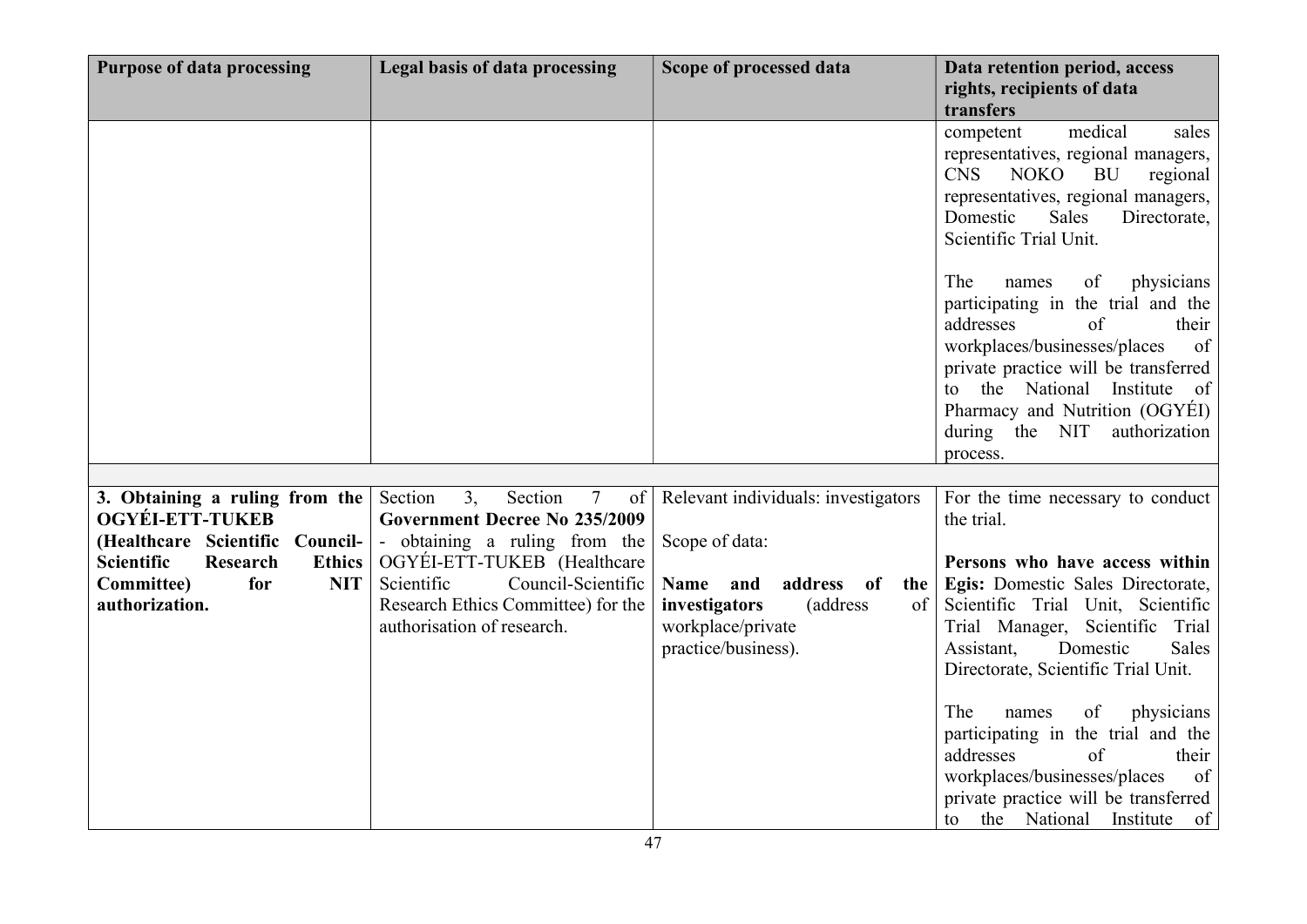| <b>Purpose of data processing</b>                                                                               | Legal basis of data processing                                                                                                                                                                                                                                                                                                                                                                                      | Scope of processed data                                                                                                           | Data retention period, access<br>rights, recipients of data<br>transfers                                                                                                                                                                                                                                                                     |
|-----------------------------------------------------------------------------------------------------------------|---------------------------------------------------------------------------------------------------------------------------------------------------------------------------------------------------------------------------------------------------------------------------------------------------------------------------------------------------------------------------------------------------------------------|-----------------------------------------------------------------------------------------------------------------------------------|----------------------------------------------------------------------------------------------------------------------------------------------------------------------------------------------------------------------------------------------------------------------------------------------------------------------------------------------|
|                                                                                                                 |                                                                                                                                                                                                                                                                                                                                                                                                                     |                                                                                                                                   | Pharmacy and Nutrition (OGYÉI).                                                                                                                                                                                                                                                                                                              |
|                                                                                                                 |                                                                                                                                                                                                                                                                                                                                                                                                                     |                                                                                                                                   |                                                                                                                                                                                                                                                                                                                                              |
| 4. Medical verification of the<br>patient monitoring data forms<br>(that contain the anonymized<br>trial data). | In accordance with the following<br>guideline on Good Clinical Practice<br>issued<br>$(^{\circ}GCP")$<br>by<br><b>EMEA</b><br>Medicines<br>(European<br>Agency)<br>Regulation<br>(EU)<br>under<br>No<br>536/2014 on clinical trials on<br>medicinal products for human use:<br>"2:10 All information related to<br>clinical trials should be<br>should be recorded, handled, and<br>stored in a way that allows its | Name and stamp number of the<br>trial physician in the data form of<br>each patient involved by the<br>investigator in the trial. | Data forms are stored for 5 years<br>with respect to official inspections<br>and<br>internal<br>controlling<br>(certification of payment).<br>Persons who have access within<br>Egis:<br>Sales<br>Domestic<br>Directorate,<br>Scientific Trial Unit, Scientific<br>Trial Manager, Scientific Trial<br>Assistant, statistical data processing |
|                                                                                                                 | accurate reporting, interpretation<br>and verification."<br>www.ogyei.gov.hu/dynamic/GCP<br>1.pdf                                                                                                                                                                                                                                                                                                                   |                                                                                                                                   | Domestic<br>Sales<br>company,<br>Directorate, Scientific Trial Unit.<br>A WeB2 Research Kft. (1139)<br>Budapest,<br>Váci<br>út<br>95:<br>istvan.janosi@planimeter.net)<br>provides hosting services as a data<br>processor.                                                                                                                  |
|                                                                                                                 |                                                                                                                                                                                                                                                                                                                                                                                                                     |                                                                                                                                   |                                                                                                                                                                                                                                                                                                                                              |
| 5. Providing access to<br>the<br>program that manages electronic<br>patient data forms (eCRF) for               | Article 6 (1) (f) of the GDPR $-$<br>legitimate interest of Egis.                                                                                                                                                                                                                                                                                                                                                   | Name, email address and stamp<br>number of the trial physician.                                                                   | After the completion of the trial, the<br>data are deleted.                                                                                                                                                                                                                                                                                  |
| NIT with electronic data input.                                                                                 | efficient<br>Legitimate<br>interest:<br>processing of patient data forms,<br>reducing the burden imposed by                                                                                                                                                                                                                                                                                                         |                                                                                                                                   | Persons who have access within<br>Egis: Scientific Trial Unit.                                                                                                                                                                                                                                                                               |
|                                                                                                                 | paper-based administration and<br>document management, ensuring                                                                                                                                                                                                                                                                                                                                                     |                                                                                                                                   | Research<br>Kft.<br>(1139)<br>WeB2<br>Váci<br>95:<br>Budapest,<br>út                                                                                                                                                                                                                                                                         |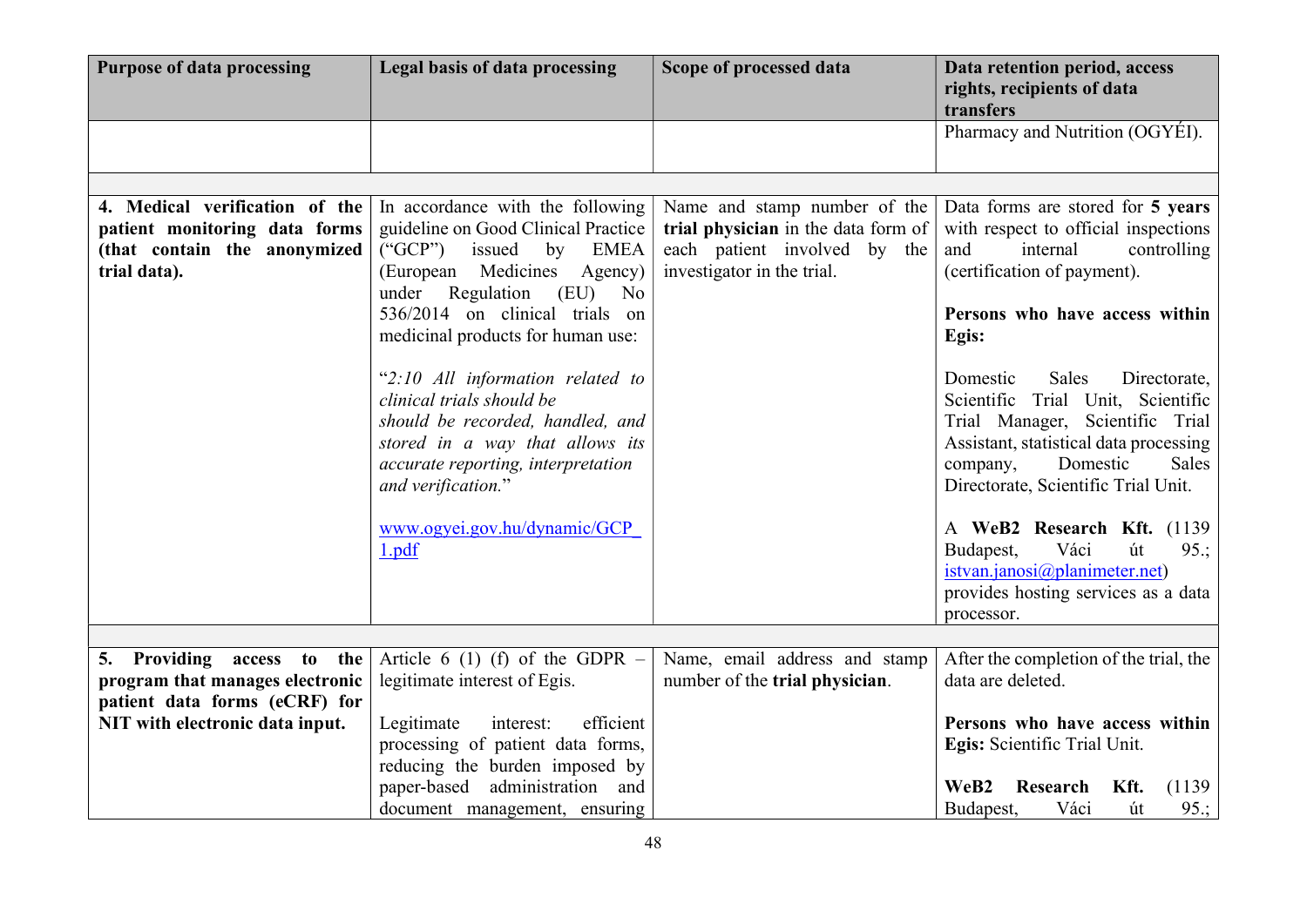| <b>Purpose of data processing</b>                                                                                                                                                                                                                                           | Legal basis of data processing                                                                                                                                                                                                                                                                                                                                                                                                                                                                                                                                                           | Scope of processed data                                                                                                                                                                                                                                                                                                                                                                                                                                                                                                       | Data retention period, access<br>rights, recipients of data<br>transfers                                                                                                                                                                                                                                                                                                                                                                                                                                                                    |
|-----------------------------------------------------------------------------------------------------------------------------------------------------------------------------------------------------------------------------------------------------------------------------|------------------------------------------------------------------------------------------------------------------------------------------------------------------------------------------------------------------------------------------------------------------------------------------------------------------------------------------------------------------------------------------------------------------------------------------------------------------------------------------------------------------------------------------------------------------------------------------|-------------------------------------------------------------------------------------------------------------------------------------------------------------------------------------------------------------------------------------------------------------------------------------------------------------------------------------------------------------------------------------------------------------------------------------------------------------------------------------------------------------------------------|---------------------------------------------------------------------------------------------------------------------------------------------------------------------------------------------------------------------------------------------------------------------------------------------------------------------------------------------------------------------------------------------------------------------------------------------------------------------------------------------------------------------------------------------|
|                                                                                                                                                                                                                                                                             | more efficient trial procedure and<br>communication with physicians.                                                                                                                                                                                                                                                                                                                                                                                                                                                                                                                     |                                                                                                                                                                                                                                                                                                                                                                                                                                                                                                                               | istvan.janosi $@p$ lanimeter.net<br>provides hosting services as a data<br>processor.                                                                                                                                                                                                                                                                                                                                                                                                                                                       |
|                                                                                                                                                                                                                                                                             |                                                                                                                                                                                                                                                                                                                                                                                                                                                                                                                                                                                          |                                                                                                                                                                                                                                                                                                                                                                                                                                                                                                                               |                                                                                                                                                                                                                                                                                                                                                                                                                                                                                                                                             |
| 6. NIT Master File: storing main<br>investigator's<br>documents<br>necessary for the trial (trial site<br>report from, signature page of<br>the trial plan, verification of<br>performance of the investigator's<br>service agreement, invoice) (in a<br>lockable cabinet). | <b>Under Section 12 of Government</b><br>Decree No 235/2009 allowing and<br>ensuring the inspection of the<br>research during the term of<br>research which Egis is authorised<br>to conduct.<br>In the case of other data<br>necessary for the performance of<br>the agreement, but not for the<br>inspection of the trial - depending<br>on whether the agreement is entered<br>into with the relevant individual or<br>the business represented by it.<br>Article 6 (1) (b) of the GDPR $-$<br>performance of the agreement<br>entered into directly with the<br>relevant individual. | Relevant individuals:<br>data<br>of<br>individuals<br>affected<br>in<br>the<br>investigation documentation (e.g.<br>investigators).<br>Scope of data:<br>On the trial site report form, the<br>investigator who is a private<br>individual:<br>name and<br>address<br>(address of the workplace/private<br>practice/business);<br>the<br>data<br>included in the service agreement of<br>the investigator who is a private<br>individual:<br>address,<br>tax number,<br>name,<br>registration number, bank account<br>number. | 5 years from the termination of the<br>agreement (Section 6:22 of the<br>Civil Code).<br><b>Taxation documents: 5 years from</b><br>the last day of the calendar year in<br>which the tax concerned should<br>have been declared or reported or,<br>in the absence of such declaration or<br>report, the tax should have been<br>paid (Sections 78 $(3)$ and 202 $(1)$ of<br>the Taxation Act).<br><b>Accounting documents: 8 years</b><br>168-169<br>(Sections<br>of<br>the<br>Accounting Act).<br>Persons who have access within<br>Egis: |
|                                                                                                                                                                                                                                                                             | Article $6(1)$ (f) of the GDPR - The<br>legitimate interest of Egis and the<br>business entering into an agreement<br>Egis:<br>efficient<br>more<br>with<br>documentation of contractual data,<br>of<br>authorizing<br>storage<br>of<br>documentation<br>the<br>NIT,<br>investigator's documents necessary<br>for conducting the NIT in an                                                                                                                                                                                                                                               |                                                                                                                                                                                                                                                                                                                                                                                                                                                                                                                               | Domestic<br>Sales<br>Directorate,<br>Scientific Trial Unit, Scientific<br>Trial Manager, Scientific Trial<br>Sales<br>Assistant,<br>Domestic<br>Directorate, Scientific Trial Unit.                                                                                                                                                                                                                                                                                                                                                         |